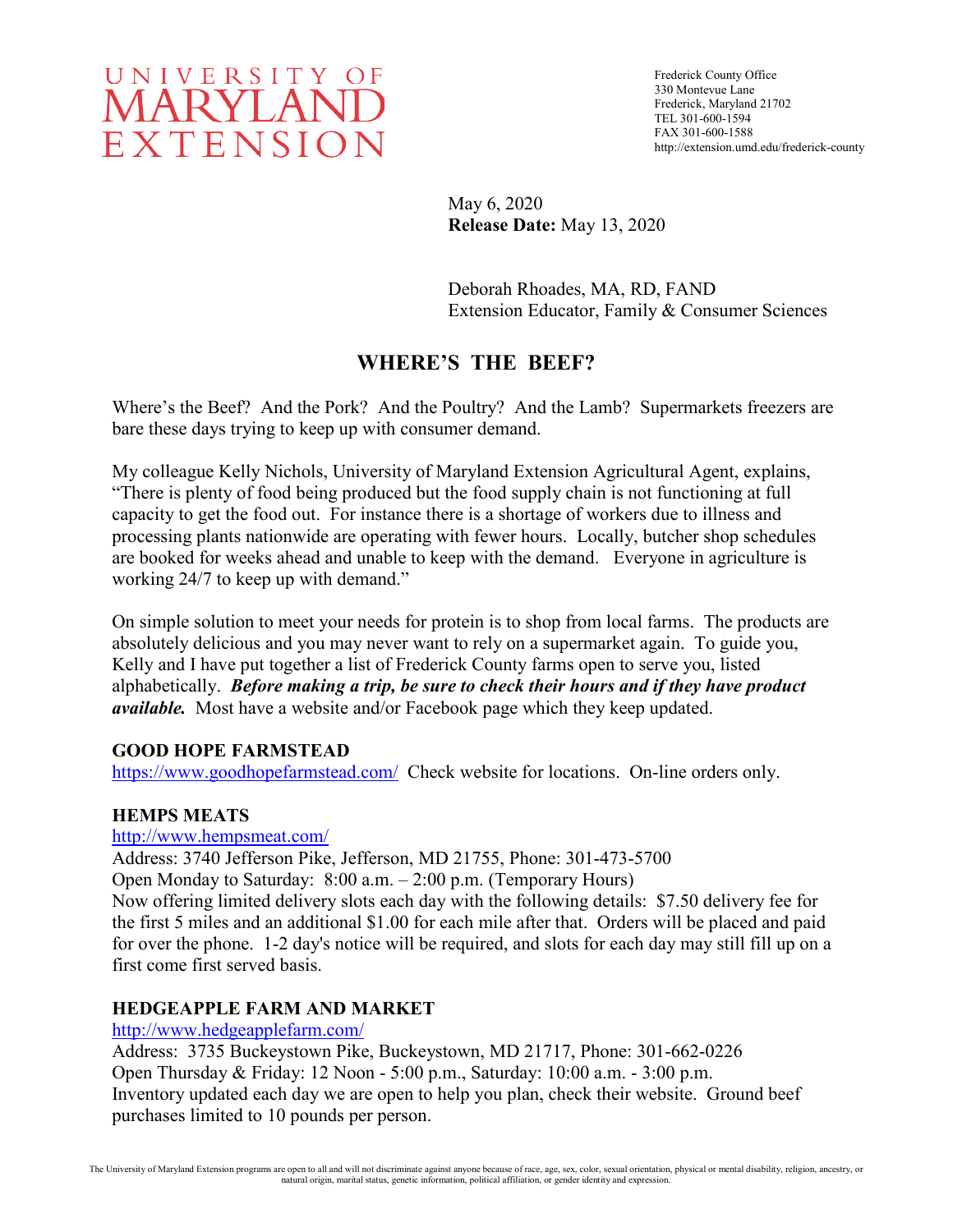### **HILLSIDE TURKEY**

#### <https://hillsideturkey.com/>

Address: 30 Elm Street, Thurmont, MD 21788, Phone 301-271-2728 Open Thursday & Friday: 8:00 a.m. – 3 p.m., Saturday: 8:00 a.m. – 12 Noon Email your order ahead of time at [https://hillsideturkey.com](https://hillsideturkey.com/) click on PREORDER, then type your order into the box. Call in orders accepted Monday to Friday 8:00 a.m. - 2:30 p.m.

### **ROCKY POINT CREMERY**

[https://www.rockypointcreamery.com](https://www.rockypointcreamery.com/)

Address: 4323A Tuscarora Road, Tuscarora, MD 21790, Phone 301-874-5810 Open Tuesday to Sunday: 11:30 a.m. – 7:00 p.m. OPEN for Drive Thru Service only During CoVID-19 Restrictions! Check out their Facebook page for the most current information and updates

### **WAGNERS MEATS**

<http://www.wagnersmeats.com/> Address: 604 North Main Street, Mt. Airy, MD 21771, Phone 301-829-0500 Open Monday to Friday during these times: Senior Hours 7:30-9:00 a.m. // Open to the Public 9:00 a.m. - 11:00 a.m. CLOSED 11:00 AM- 1:00 PM to restock  $\&$  sanitize // Open to the Public 1:00 p.m. – 5:00 p.m. Saturday Open to the Public 7:30 a.m. – 1:00 p.m.

### **This list is not complete and if I have missed a local farm please email me at [drhoades@umd.edu](mailto:drhoades@umd.edu) Some popular businesses are not listed due to inability to keep up demand.**

A great resource for finding local products is the HOMEGROWN FREDERICK website [www.homegrownfrederick.com](http://www.homegrownfrederick.com/) Click on "Find Local Products" and select a category. Looking forward…many of the 4H youth are currently raising market project animals (beef, sheep, swine, and goats) which will be available for purchase in the Fall. For more information contact the Frederick County Extension 4H Office at 301.600.1589.

## **DEBBIE'S EASY LASAGNA**

*This is a great way to use up the variety of cheeses in the fridge. Use whatever ground meat you have available or ground poultry.*  3/4 pound ground beef 3/4 pound sausage 1 bottle of your favorite tomato sauce 3/4 pound mozzarella cheese, shredded 1/4 pound hard Italian cheese – asiago, Romano, parmesan 16 ounce container of cottage cheese 2 eggs 12 ounces lasagna noodles

Brown ground beef or sausage in a skillet. Drain well to remove excess fat. In a large bowl, add meat to tomato sauce. Grate cheeses and mix together. Beat eggs and add to cottage cheese. Add 1 cup of the grated cheese to egg mixture. Cook lasagna noodles. Layer in baking dish the meat sauce, egg mixture, and lasagna noodles. Top with remaining shredded cheese and bake for 50 to 60 minutes in 350°F oven. Let sit for 10 minutes before cutting.